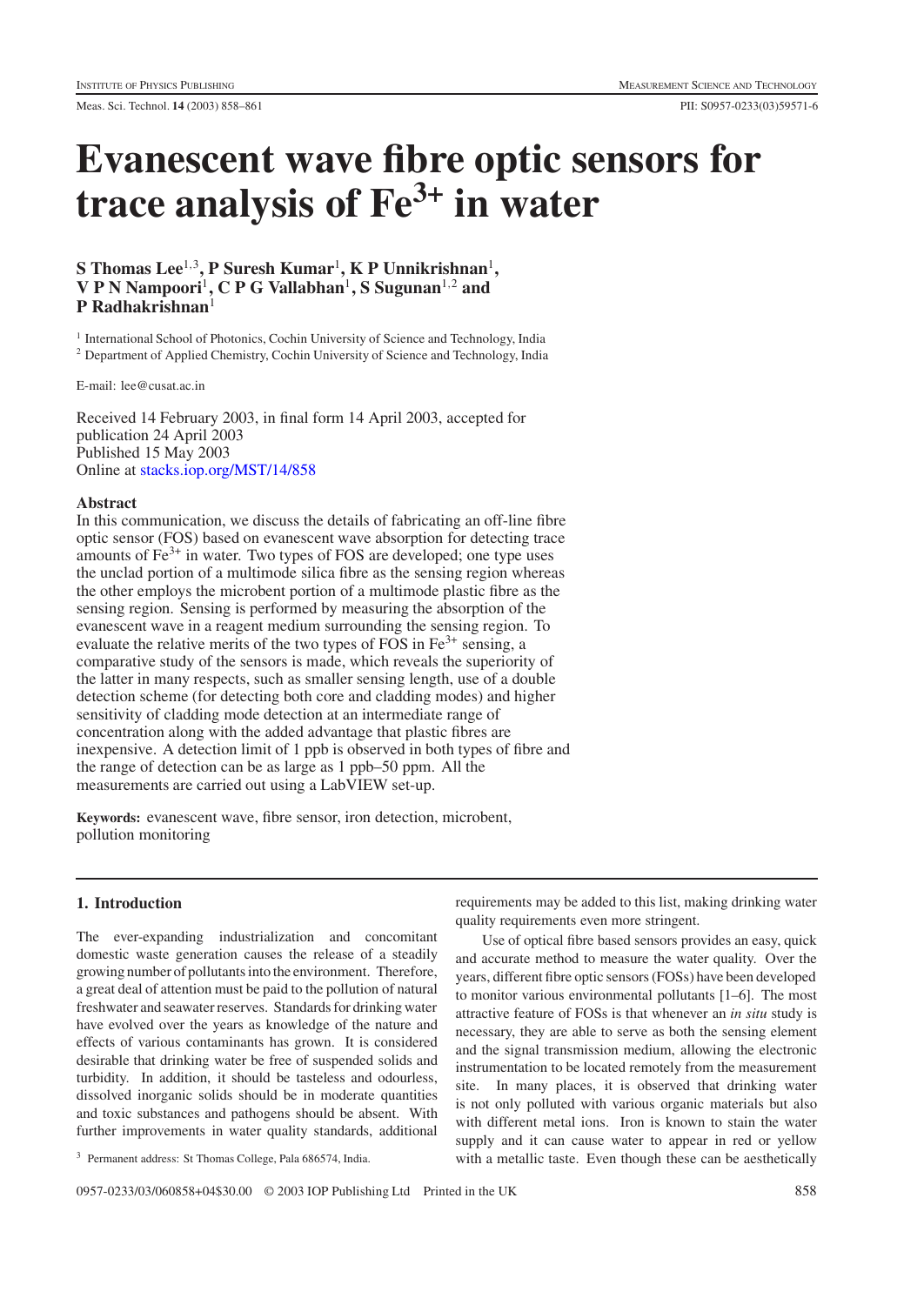displeasing, iron is not considered a health risk. In fact, iron in small concentrations is essential to human health. Secondary standards set by the World Health Organization [7] as well as Kerala State Pollution Control Board [8] specify the secondary contaminant level for iron as 0.3 mg  $l^{-1}$  (300 ppb). Conventional methods of iron detection are generally based on spectrophotometry and fluorescence quenching [9–11]. In this paper we demonstrate how different types of multimode optical fibre can be modified to act as sensors to detect trace amounts of  $Fe<sup>3+</sup>$  in water. The basic mechanism behind the working of all these sensors is attenuated total internal reflection (ATR) taking place at the sensing region of the fibre. Two types of evanescent wave fibre optic sensor (EWFOS) have been fabricated: one using unclad multimode plastic clad silica (PCS) fibre and another using microbent plastic fibre. The relative merits of the two forms of sensor are compared in terms of the results obtained during the measurements.

#### **2. Theory of operation**

EWFOSs generally work on the principle of ATR; i.e. when light propagates through an optical fibre having a lossy cladding, the amplitude of the totally internally reflected wave in the fibre is reduced due to absorption in the cladding region. The optical power transmitted through a multimode optical fibre is distributed in all the propagating modes *N*, but the fractional power in the cladding for each mode is different. The higher the order *M* of the mode the larger will be the corresponding penetration depth  $d_p$  into the cladding, and hence the larger the fractional power in the cladding [12]. The electric field in the cladding at a distance *x* from the interface is

$$
E(x) = E_0 \exp(-x/d_p) \tag{1}
$$

where  $E_0$  is the electric field amplitude of light at the core– cladding interface and

$$
d_p = \frac{\lambda}{2\pi (n_1^2 \sin^2 \theta - n_2^2)^{1/2}}.
$$
 (2)

Here  $\lambda$  is the operating wavelength,  $n_1$  and  $n_2$  are the refractive indices of the core and cladding respectively and  $\theta$  is the angle of incidence at the core–cladding interface, each allowed value of which corresponds to a specific mode.

The evanescent wave absorption coefficient  $\gamma$  is proportional to the product of fractional power*r* in the cladding and bulk absorption coefficient  $\alpha$ . But as *r* is a function of the order of the mode *M*, the power flow in an optical fibre having an absorbing cladding of length *L* can be expressed as [13]

$$
P(C) = A[\exp(-\gamma_1 CL) + \exp(-\gamma_2 CL) + \exp(-\gamma_3 CL)]
$$
\n(3)

where *A* is a constant and  $\gamma_1$ ,  $\gamma_2$  and  $\gamma_3$  are three effective evanescent wave absorption coefficients which correspond to different modal groups having different penetration depths and *C* is the concentration of the absorbing species surrounding the core region. Fortunately, this kind of behaviour makes it possible for the present sensor to act as a logarithmic detector with a large dynamic range.

In the microbent region of a fibre, power coupling occurs between guided modes and leaky modes consisting of both cladding modes and radiation modes, which causes a loss in transmission. The evanescent wave of the cladding modes extends out of the bare fibre which is the basic phenomenon of the working of the present microbent sensor. In a microbent FOS the measurement can be carried out by two detection configurations; one way is to detect power in the core modes, that is known as the bright field detection configuration, and the second approach is to detect power in the cladding modes, known as the dark field detection configuration [14]. It has been shown by Lee *et al* [13] that the basic mechanism by which the power in the core modes and that in the cladding modes is affected in a microbent chemical sensor is evanescent wave absorption in the microbent region.

#### **3. Experimental details**

For developing the sensor probe a PCS fibre with core diameter 200  $\mu$ m and numerical aperture (NA) 0.22 is unclad over a length of 12 cm. This is done by first removing the sheath of the fibre with a sharp razor and then removing the cladding by immersing the unsheathed portion in pure HF for a minute. The bent fibre sensor uses a bare plastic fibre of core diameter 380  $\mu$ m and NA 0.3. The permanent microbents are written on the plastic fibre by pressing the fibre in between a pair of corrugation plates each having a length of 60 mm and pitch 1 mm [13].

To calibrate the sensor standard solutions of  $Fe<sup>3+</sup>$  are prepared by the thiocyanate method in which  $Fe<sup>3+</sup>$  reacts with thiocyanate to give a series of intensely red-coloured compounds, which remain in true solution [15]. The potassium thiocyanate solution is prepared by dissolving 20 g of AR potassium thiocyanate in 100 ml distilled water. 0.864 g of ferric ammonium sulphate is dissolved in 10 ml concentrated HCl which is further diluted to 1 l. 1 ml of such a solution is equivalent to 0.1 mg of Fe. Knowing this value, test solutions of different concentrations are prepared by again diluting the above solution as required. 40 ml of the test solution is mixed with 5 ml of 2 M potassium thiocyanate solution and 3 ml of 4Mnitric acid, and the resultant solution is diluted to 50 ml. Figure 2 shows the absorption spectra of the solution with various concentrations of  $Fe<sup>3+</sup>$ . It is clearly visible from the plot that the peak absorption of the solution is at 480 nm. The sensitivity of the sensor will be high if the operating wavelength is near this wavelength. This is the motivation for using the 488 nm output of an Ar<sup>+</sup> laser to power the sensor.

A schematic diagram of the experimental set-up is shown in figure 1. The laser radiation at 488 nm from an Ar<sup>+</sup> laser (Spectra Physics, model 171) is coupled to the optical fibre using two mirrors  $M_1$  and  $M_2$  and a microscope objective having an NA of 0.25. The optical fibre is fixed on a pair of *X*–*Y* translators, with the unclad/microbent portion of the fibre passing through a glass cell. A laser power meter (Metrologic 545-45) is used to measure the light guided through the fibre, which in turn is connected to a PC using the GPIB (IEEE-488) card of a digital multimeter (HP-34410). Another laser power meter (Newport 1815-C) is used with the microbent fibre to measure the optical power in the cladding modes.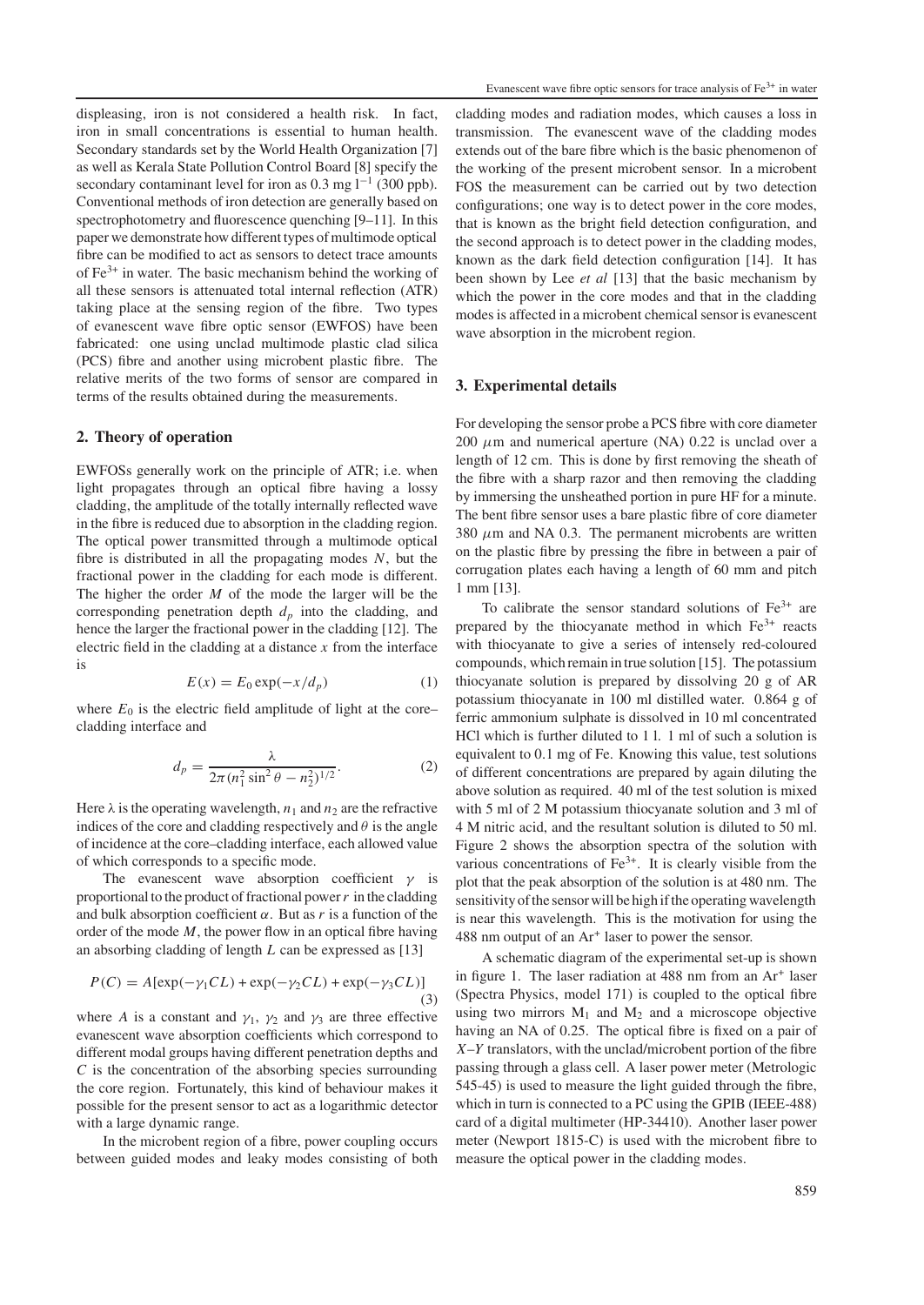

**Figure 1.** Schematic diagram of the experimental set-up: A—Ar<sup>+</sup> laser, M<sub>1</sub>—mirror 1, M<sub>2</sub>—mirror 2, L—lens, T<sub>1</sub>—X–Y translator, T<sub>2</sub>—X–*Y* translator, C—glass cell, D<sub>1</sub>—detector 1 (Metrologic 45-545), D<sub>2</sub>—detector 2 (Newport 1815-C), H—multimeter, P—personal computer.



**Figure 2.** Absorption spectrum of the resulting solution containing various concentrations of Fe<sup>3+</sup> ( $a = 1$  ppm,  $b = 2.5$  ppm,  $c = 5$  ppm,  $d = 10$  ppm and  $e = 25$  ppm).

#### **4. Results and discussion**

Figure 3 shows the variation of output power from a 12 cm unclad multimode PCS fibre with various concentrations of Fe3+ surrounding the unclad portion. It is evident from the plot that the present device can measure even a few ppb. In addition, the sensor responds in a logarithmic fashion, which makes the device cover a large dynamic range of four to five orders of magnitude, though sacrificing its sensitivity at higher concentrations. This is not the case with conventional spectrophotometric detection where the absorbance varies linearly with concentration. Moreover, it should be noted that with a standard spectrophotometer (Jasco UV-570) the range of detection is limited with minimum detectable concentration as 1 ppm and the maximum as 25 ppm. However, according to the drinking water standards of the World Health Organization and Kerala State Pollution Control Board the permissible limit of iron content in water is 0.3 ppm which is well below the detection limit of the spectrophotometric method.

Figures 4 and 5 show the experimental graphs obtained with a plastic FOS whose sensing region is a 6 cm long microbent portion in the middle of the fibre. Figure 4 corresponds to the change in core mode (guided mode) power with the variation in concentration of  $Fe^{3+}$  surrounding the bent



**Figure 3.** Variation of guided mode power in an unclad multimode PCS fibre with respect to Fe<sup>3+</sup> concentration.



**Figure 4.** Variation of guided mode power in a microbent plastic fibre with respect to  $Fe^{3+}$  concentration.

portion of a plastic fibre. It is observed that the sensitivity of a 6 cm microbent fibre is almost same as that of a 12 cm unclad PCS fibre. The reduction in the sensing length is obviously an advantage of the former over the unclad fibre sensor.

Figure 5 represents the change in cladding mode power with the change in concentration of  $Fe<sup>3+</sup>$  surrounding the bent portion of the fibre. In contrast to the curve obtained for guided